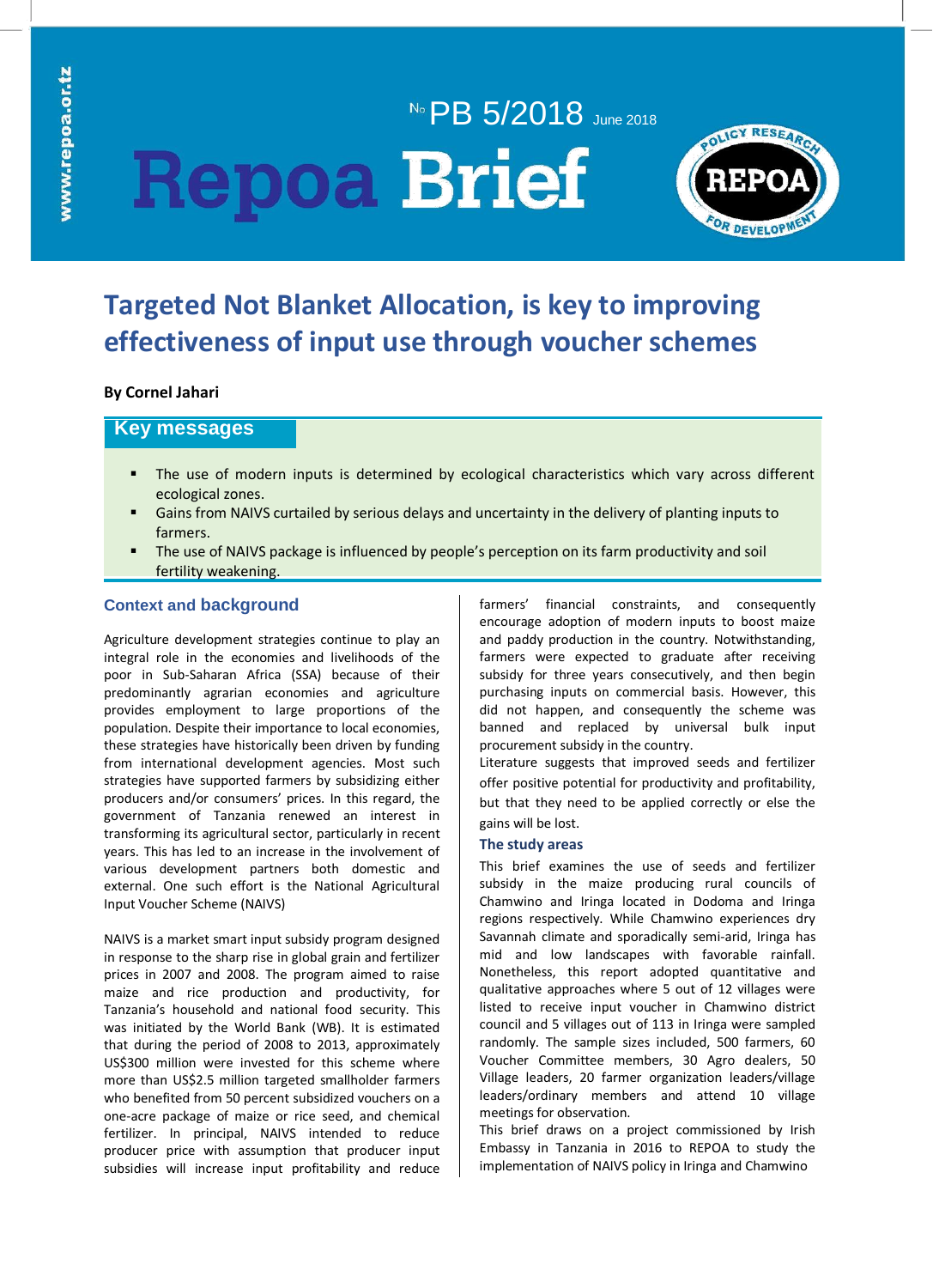districts. The brief explores how subsidized inputs were applied and/or used. These districts were chosen purposefully based on their agronomic and socio-economic characteristics as most of areas in Tanzania fall under these categories.

## **Guidelines for Selection of NAIVS beneficiaries**

According to the NAIVS guidelines, the Village Voucher Committee (VVC) in collaboration with village leaders selected the targeted smallholder farmers who: -

- Reside in that village full time
- **•** Cultivated less than one hectare of maize or rice
- Used the subsidized input for maize or rice production
- Agreed to serve as good examples in how to use good agricultural practices
- Were willing and able to cover the co-financing
- Had Female-headed households, were given priority
- Had not used inputs in the past five years, were given priority

#### **Key Findings and discussions**

#### **Use of modern inputs in different agro-ecological zones**

The use of modern inputs is determined by ecological characteristics which vary across different ecological zones. While NAIVS has improved agricultural technology application as more farmers adopt and use improved seeds and fertilizers, at the same time findings survey data and discussions with farmers in two districts show that, being selected as a NAIVS beneficiary does not entail use of inputs automatically. Input use for selected beneficiaries differ across ecological settings.

### *"We don't use any fertilizers because our land is fertile enough to make maize grows well and mature" attested by*  **members of village focus group discussion in Chamwino district.**

The input use was quite lower in Chamwino than Iringa with exception of improved seeds. Just one in 10 (10%) input beneficiaries in Chamwino used vouchers to buy and use the fertilizer as compared to 98% for Iringa. This was due to perceived historical farming practices, while Iringa perceived an increase productivity with the use of fertilizers over long time, Chamwino believed that chemical fertilizers had a negative bearing on long-term farming practices, that natural fertility of the soil needed not to be disturbed by the chemical fertilizers.



#### *Figure 1: Percentage of NAIVS beneficiaries who used voucher to buy inputs*

#### *Delays of input delivery across districts*

Gains from NAIVS curtailed by serious delays and uncertainty in the delivery of planting inputs to farmers. Three major factors explain the cross-district gap in the use of the modern inputs: First, while acknowledging rain season variations across ecological zones, the foremost complaint is late delivery of input vouchers and consequently late delivery of inputs to farmers.

*"The truth is that, seeds were brought late and most of the farmers had already completed planting using traditional seeds. However, we bought the seeds and gave to our friends and relatives in areas receiving rains late in the year"*  **Members of village focus group discussion in Chamwino district**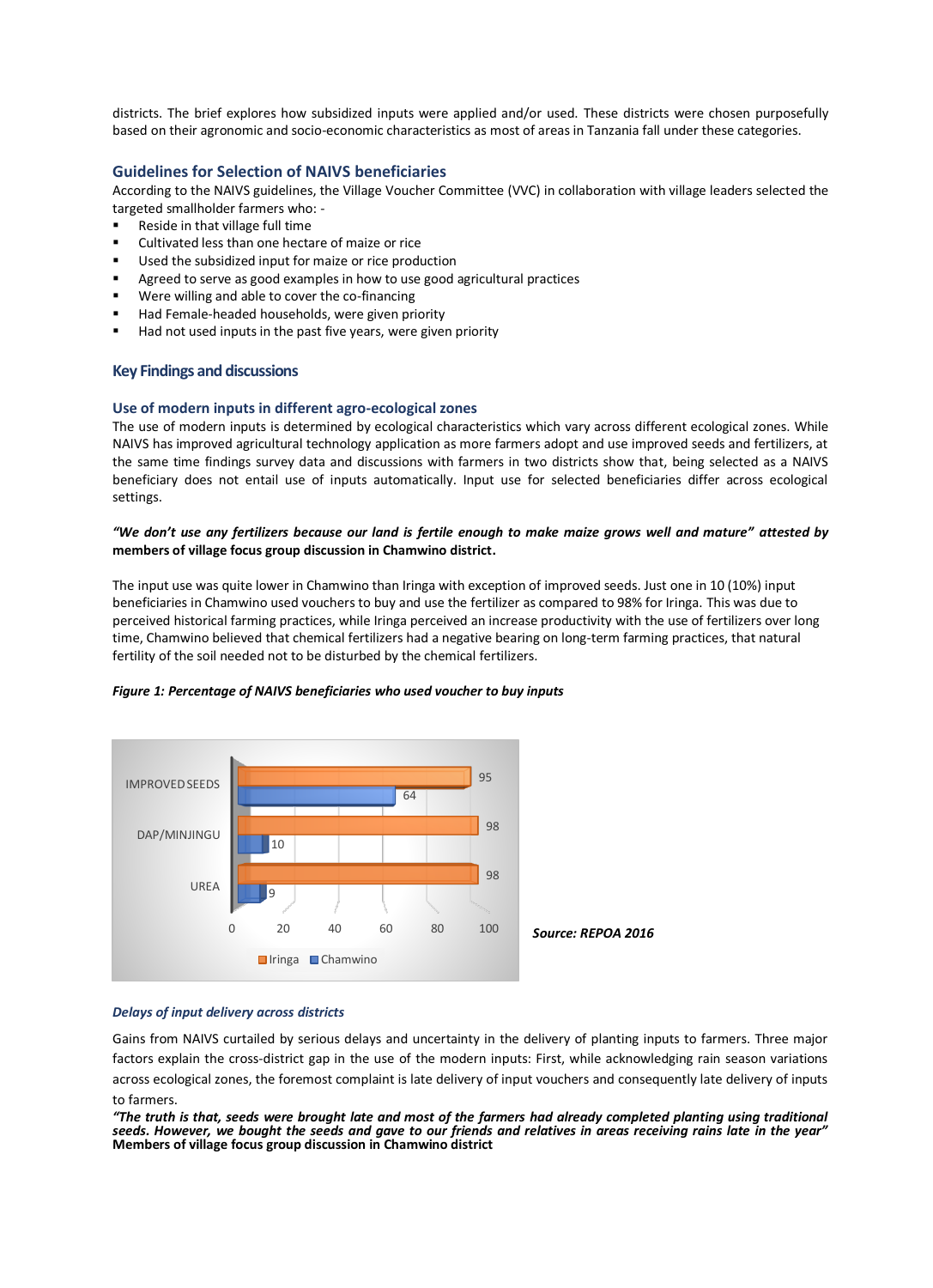In utmost cases inputs subsidy vouchers and inputs got to famers off the farming season. In this regard, there are mixed views, while in Chamwino all villages indicated that the inputs came late, in Iringa this concern was mainly for a few villages.

#### *"Inputs were only available in the village at the time when farmers had already started planting, as a result, some farmers only took planting and top-dressing fertilizers"* **Kidamali village focus group discussion in Iringa district***.*

However, even in Iringa, where inputs were claimed to come on time, this was just a coincidence due to delay in starting of the rainy season. This means that, if the rainy season had started on time, almost the whole district would have experienced delay in delivery of inputs

#### **Perceived outcome of input use**

The use of NAIVS package is influenced by people's perception on its farm productivity and soil fertility weakening. There were some similarities between the two districts on outcome perception on trust and use of improved seeds, while there was completely opposite in perception between the two districts on use of chemical fertilizers as indicated in figure 2 below.





Notwithstanding, FGDs revealed that many farmers in Chamwino believe that chemical fertilizers have a negative bearing on long-term farming practices, that natural fertility of the soil needed not be disturbed by the chemical fertilizers. *"Those fertilizers for top dressing destroy soil and we don't want our soil to be destroyed. We only trust animal manure and remains of plants" said by* **members of village focus group discussion in Chamwino district.**

Furthermore, Chamwino farmers had the opinion that for increasing fertility of their soil, the use of animal manure was just enough as they considered it being suitable for sandy soil, easily to access and did not devastate soil fertility. *"The government should have come and ask farmers about their needs and problems regarding agriculture, instead of bringing industrial fertilizers to farmers while farmers have different needs"* **members of village focus group discussion in Chamwino district.**

Again, while NAIVS directs use of inputs in maize and or rice, there is different perceived usefulness of inputs relative to historical farming practices. Indeed, famers in Iringa prefer to use modern inputs as specified, however, farmers in Chamwino would prefer to use the inputs on other crops that are not specified in the NAIVS.



Figure 3: Top crops in which farmers prefer to use chemical inputs